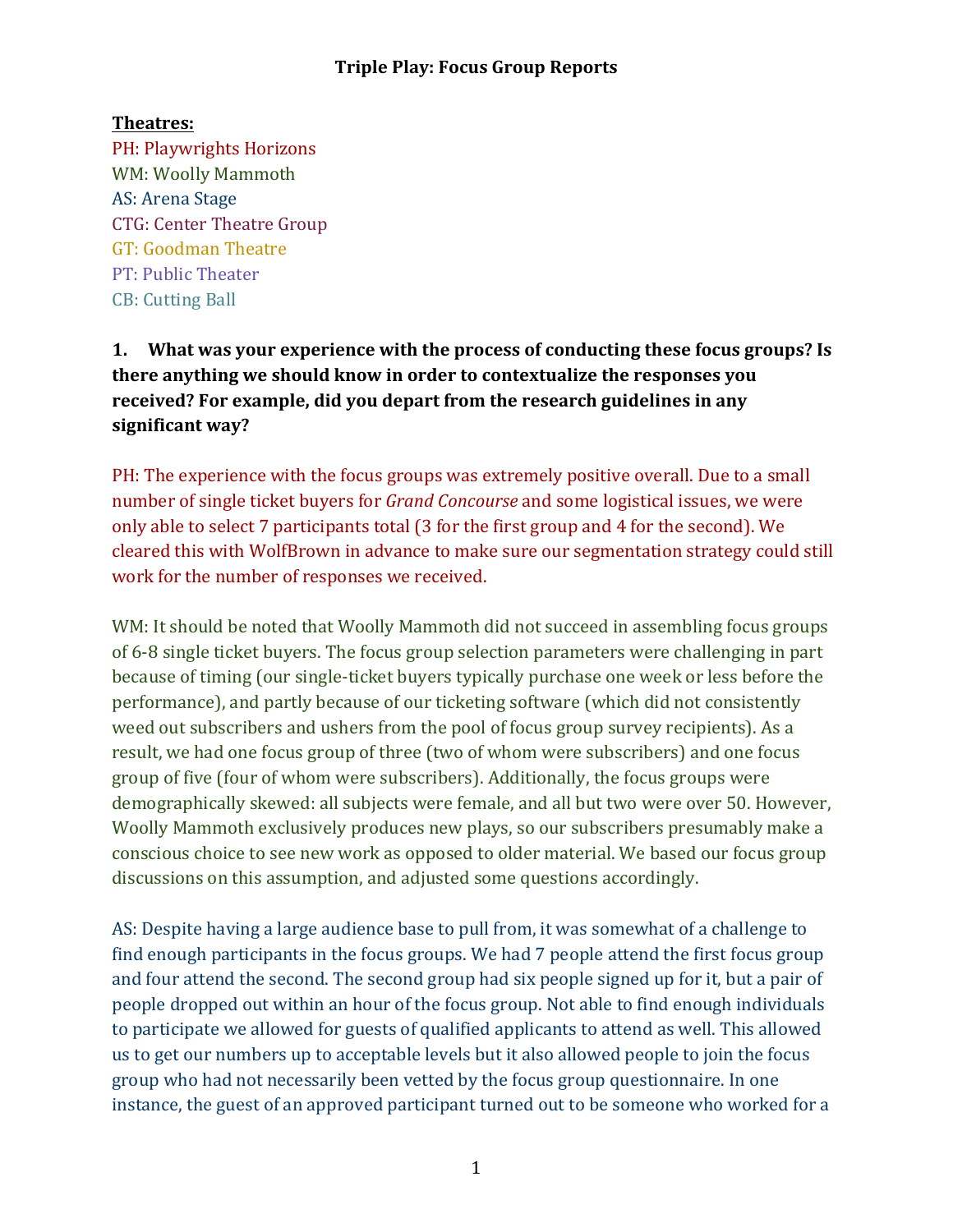local theater (Shakespeare Theatre Company). So, the eleven participants were made up of four "couples" (either married, or boyfriend/girlfriend) and one father with his adult daughters. This familial relationships often led to partners whose responses were pretty much identical, since so much of their theater-going experience had been shared. The longer the couple had been together, the more likely the husband would defer to his wife's responses. Attempts to lead with the husband often led to them turning to their wives for the "correct" response.

CTG: Our one focus group was particularly... focused. Only five people. One of whom was a respondent's 14-year-old son who tagged along with his mom. The paucity of respondents was partly due to the fact that we were producing a world premiere at the Mark Taper Forum that unfortunately never caught on with audiences.

On the plus side, this meant that we were able to have a very relaxed and somewhat indepth conversation sparked by the questions in the focus group template.

GT: My general experience was that people were more concise and straightforward than I expected. There was not much rambling. With both groups, I ended up finishing with quite a bit of time to spare, and ended up throwing out a couple more questions. This happened pretty organically, and I didn't feel that it was a negative thing. We had a couple of noshows with each group, so our first group was 6 people and the second group was 5.

PT: Only two participants attended one of the sessions. The conversation was more indepth than expected since they were both able to respond more often.

CB: Cutting Ball issued over 50 invitations to the survey to people who purchased tickets to a preview performance of *Superheroes*, a world premiere play about the history of the crack-cocaine epidemic in the Bay Area, or who had purchased a ticket to a performance following the date of the focus group. We excluded anyone who was given a complimentary ticket. We only had 5 responses to our survey, and invited all respondents to participate. We had 3 people show up to the focus group. All three of the focus group participants had some experience as performing artists. Respondents included a woman, a man and a transgender person. Two of the three respondents were people of color.

# 2. What factors do the discussants consider when deciding what play to see? What sources of information inform their decisions?

PH: Across the board, our discussants zeroed in on price, press coverage (both features and reviews), and video/multimedia as strong contributing factors that affect their decision to purchase tickets to a play. Beyond those commonalities, each participant in the discussion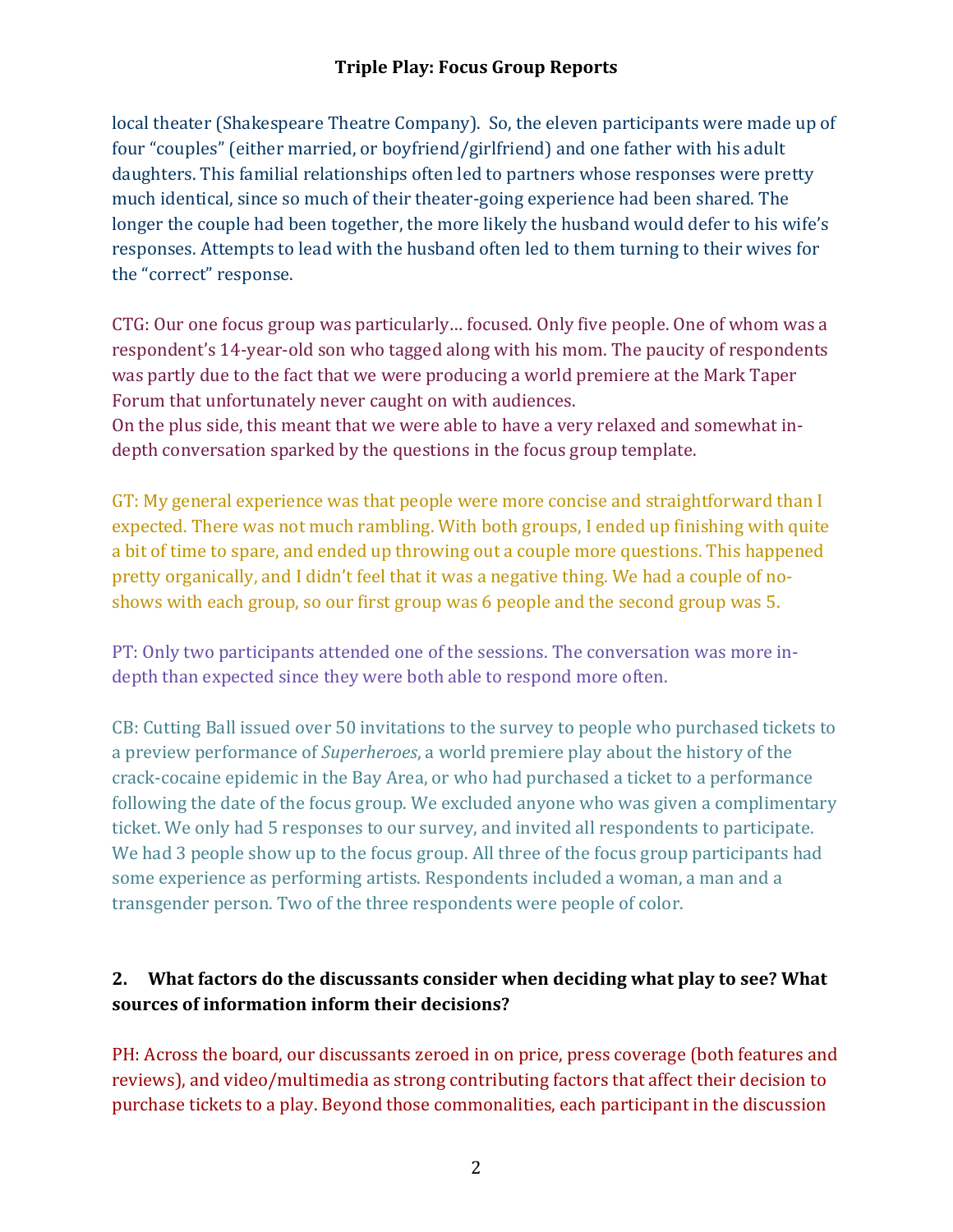also referenced knowledge of the producing organization, the playwright, word of mouth, direct mail, and the blurb/synopsis/subject matter, but these answers differed by participant.

AS: By and large, the women in the room had the more elaborate methods for the decision making process. They cited reading reviews, receiving promotional emails, word of mouth from friends, seeing advertising (direct mail, print, radio, TV and digital), visiting the webpage, watching promotional videos (there was a strong preference voiced for seeing part of the play in the video, which was echoed by another). One had an elaborate system for researching the shows at the top of each season by looking at multiple websites and sometimes Googling the history of the creative people involved in the show. Another woman (a former subscriber), gets together with friends at the top of each season with several theater brochures and they plot which shows they want to see that season.

A few couples expressed a sense of routine in the way they purchase plays, and in the way they experience them (always going through the same process to purchase tickets; always going with the same group of friends, etc.). This was especially true for the couple that had previously been Arena subscribers. There didn't seem to be a lot of spontaneity in people's ticket purchasing behaviors.

The men in the focus group, for the most part, relied on their partner or children to decide for them which show they would be seeing. If the show seemed appealing from their spouse's description, that was good enough for them. Although they also seemed prepared to go along to see a show that didn't necessarily appeal to them, if their partner really wanted to see it.

Regarding reviews, participants were all over the map. Many cited that reviews may affect their decision to attend the play while at the same time the same people would insist that if they wanted to see a play, a bad review would not dissuade them. Some cited that the reviewers' opinions seemed to rarely match their own, or cited that a good friend's opinion held more weight than that of a professional reviewer. One couple seemed fully aware that *The Shoplifters* had gotten a very poor review from *The Washington Post* (the one reviewer that we, as marketers, feel can affect the sales for a show), but since their friends had recommended the show, they didn't seem to care what the *Post* reviewer thought. They feel the reviewer is over-analytical and don't address whether or not the show is entertaining. ("They dissect the play and take all the joy out of it.") One woman appreciates the reviews but tries not to read them until after she's seen the play and formed her own opinions. One gentleman shared "I might look at a review to get a sense of the tone, but not the quality." Additionally, some people seemed to express more trust in reading preview articles than in reading reviews.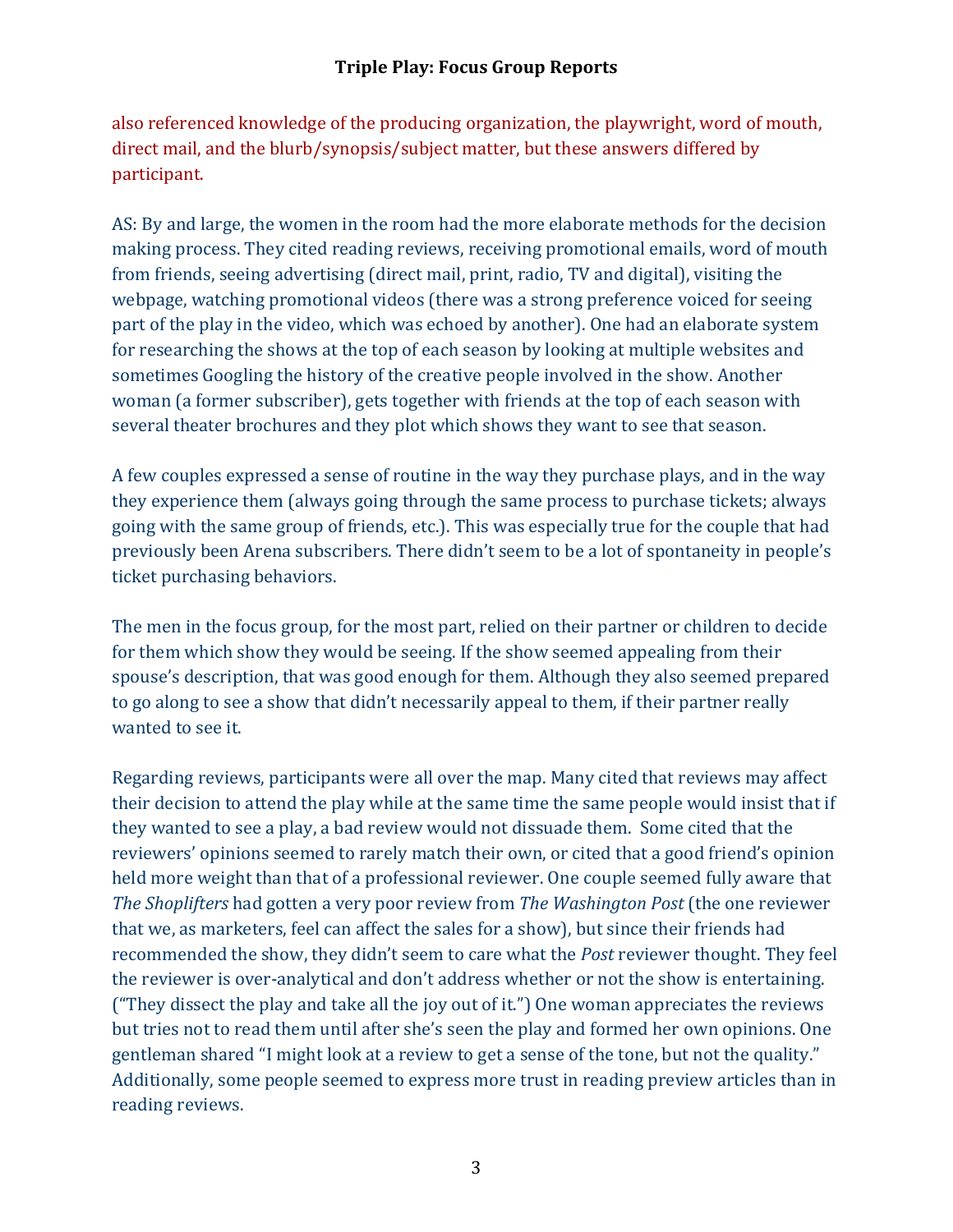CTG: On the whole, it was interesting to note that the respondents wanted more **information about a play not before they bought a ticket but rather after**. They were a little vague about exactly what prompted them to purchase a ticket. A couple of them love supporting new work and go out of their way to do that. One liked the subject matter as described to her by one of our salespeople. Most mentioned at least skimming the *L.A. Times* review. But they all seemed very casual in how they choose their plays.

GT: These varied significantly. In our focus group with ticket buyers for The World Of *Extreme Happiness,* which is a play that takes place in contemporary China, some bought tickets because of their interest in China. One woman was teaching a class on human identity and was going to bring her class to see it. Another woman had seen *Smokefall* already and mentioned that a conversation with a box office employee convinced her she should come back to see our other show. There was no review out yet, so nobody was swayed by critics.

In our focus group with ticket buyers for *Smokefall*, some people seemed to be drawn more to the Goodman itself, or were just looking for something to do in the city that night, rather than being attracted to the play. On the other hand, because we did a production of *Smokefall* last year in our smaller theater, some people had looked at reviews from last year and mentioned being swayed by that. (The reviews from this year were not out yet.) One man mentioned that he and his wife like to see plays about the Midwest. The same man mentioned that he often makes decisions based on what friends recommend on Twitter.

PT:

- Arts & Leisure from the New York Times
- New York Times, other reviews "Reviewers aren't always right."
- Positive reviews can sway if on the fence
- $\bullet$  Trust in the theater presenting the work
- Playwright, cast, director
- Positive reviews can sway if on the fence
- $\bullet$  What's playing in London and if it's transferring to America is influential
- $\bullet$  Having the free time
- Shows with discounts often get preference- what's available on TDF
- $\bullet$  Inventive new works interested in technically interesting shows that incorporate new methods, multimedia
- Topical burnout leads to interest in new plays overproduction of classics leads to looking for something different to see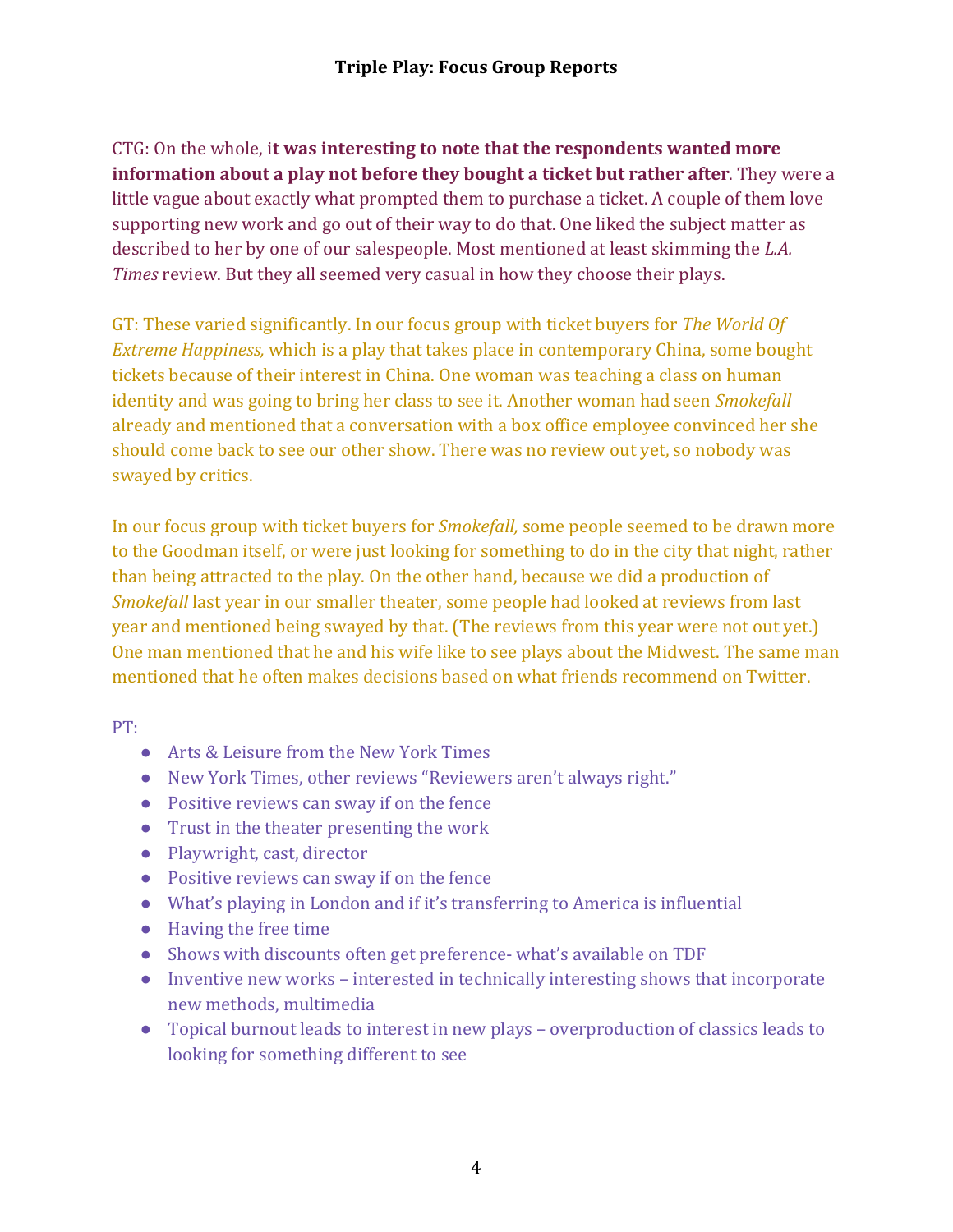● Harvey: Used to try to read the script before I saw it. But now, I sorta like going to it fresh. I like going to something fresh. There's a validity in that. He likes seeing it before it's reviewed.

CB: Our focus group participants expressed a desire for complex work, and some said they were particularly interested in subjects that were more contemporary (rather than classical works). Some expressed an interest in "testimonial" work, or plays based on real people and experiences. The participants also expressed an interest in the work of the particular playwright/director of the evening's performance. They also expressed that if a friend who they often go to the theater with was interested in a piece they would be more likely to attend with that friend.

Participants made their decision to come based on seeing information about the play via a postcard sent to a friend, Facebook, and Cutting Ball's e-newsletter.

# **3.** How did the focus group participants respond to the suggestion that there is a dearth of information about new plays?

PH: It appeared as though the discussants accept that the typically produced information around new plays – i.e. show descriptions, buzz from other productions, video interviews with the playwright  $-$  is the only information available and they make the best use of it to inform their decisions. When asked about increasing access to playwrights, all participants felt that more in-person events would be beneficial to their understanding of and connection to new plays.

## CTG: What seems to drive them crazy is a paucity of information—about process and **context—in our program and other written materials. Some are angry that our** written materials exist only for advertising and development purposes.

GT: One participant mentioned that he likes to read plays before he sees them, but seemed to understand that scripts are not always available. Some of them stated that they wished certain information was available (eg, video interviews with artists), **but actually all of that information IS available on our website and other places—so perhaps the question is, have we made it readily accessible?** 

PT:

• Participants felt that organizationally, we offered enough information regarding new works through our emails and mail pieces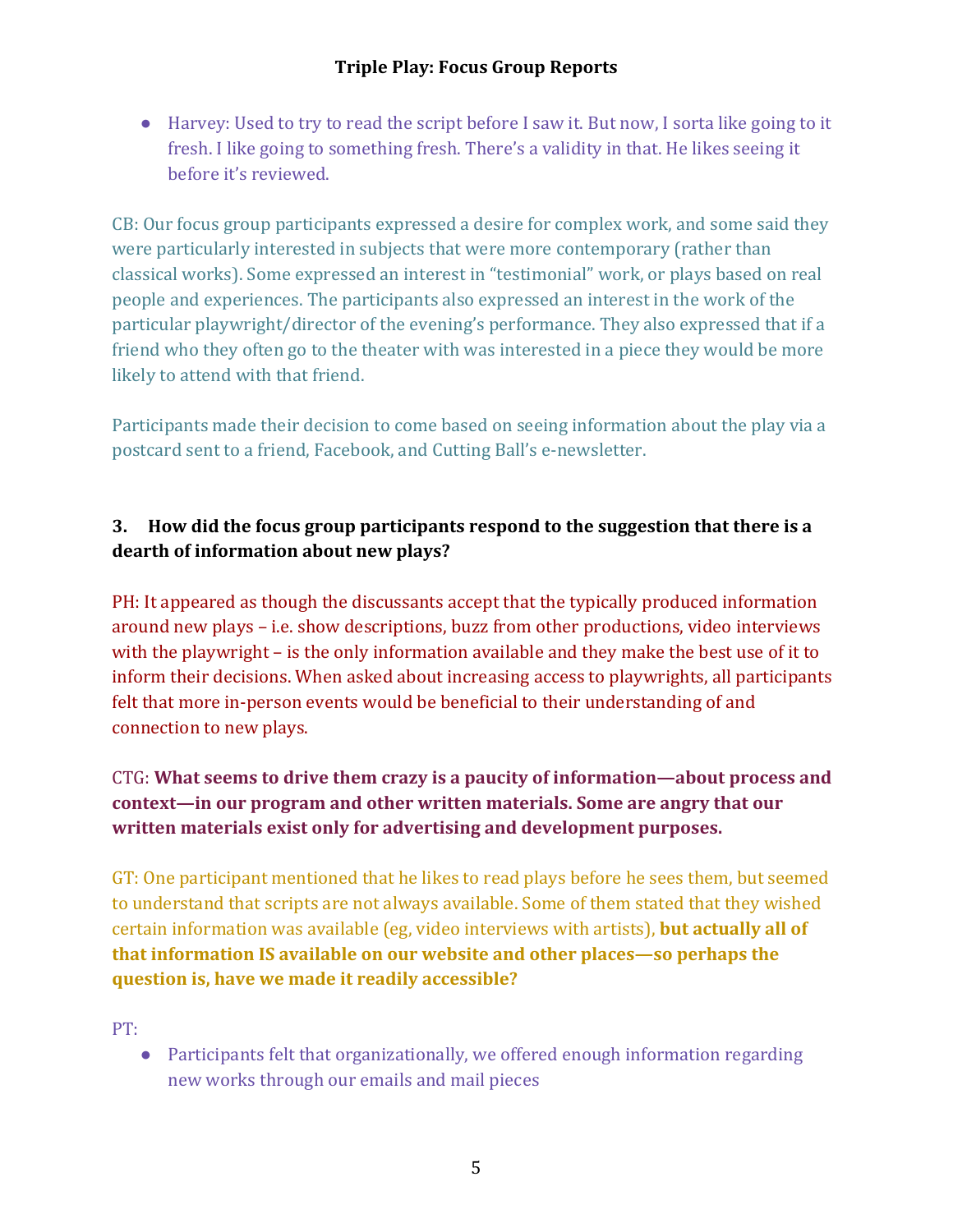- Generally, participants felt that the organization presenting the new work was more important than the work itself
- $\bullet$  "I think anything like that [website, postcards, etc.] that invites the possible theatergoer to try and understand what they're gonna see. Internet is a good forum."

CB: The participants seemed to think that there was enough information available about this particular play. They were interested in the topic, and were not afraid of Googling or going to the theater's website to find out more information about the play.

# **4.** How does the level of information that is available influence the discussants' **perception of risk?** Is a lack of knowledge associated with risk? Or do the audience **members need to know about the potential challenges of a production in order to** consider it risky?

PH: Many participants rallied around video as a prime risk mitigator, in that it provides a more tangible glimpse of what the play will be like when they experience it onstage. Interestingly, all participants pointed to the show description  $-$  which references that the protagonist is "called to a life of religious service" and that it takes place in a soup kitchen – and described that they took a risk, hoping the play wouldn't be too preachy or focused on religion. However, all participants in both focus groups do substantial research before purchasing to ensure it's a production they'll enjoy. It appears that they do need to know about the potential challenges of a production in order to consider it risky and make a decision to see it or not.

WM: Regarding the choice to attend new plays, many focus group subjects expressed faith in the consistently high quality of Woolly's productions: "Production quality, especially for new work. Coming to something I don't know about, I have to trust in where I'm going. I have to know my time will be respected. It's a contract. I show up and I am ready." Most subjects cited familiarity with the actors (mostly Woolly Mammoth company members, who appear on our stage regularly). Two subjects named playwrights with whom they were familiar, but most focused on the casts. Several subjects mentioned the subject-matter of the plays as incentives, observing that Woolly plays often have a social or political timeliness: "The thing about new plays is that it puts me in touch with young playwrights and cultural references and new ideas that I may not be familiar with." Others mentioned customer service and the sophistication of other audience members at Woolly: "The audience here is of a different caliber. It's hard going to other [theatres]—those other places have tourists and stuff."

Regarding risk, all focus group subjects said they enjoyed being surprised, "going in fresh" without a preconceived opinion from a review, and experiencing something they'd never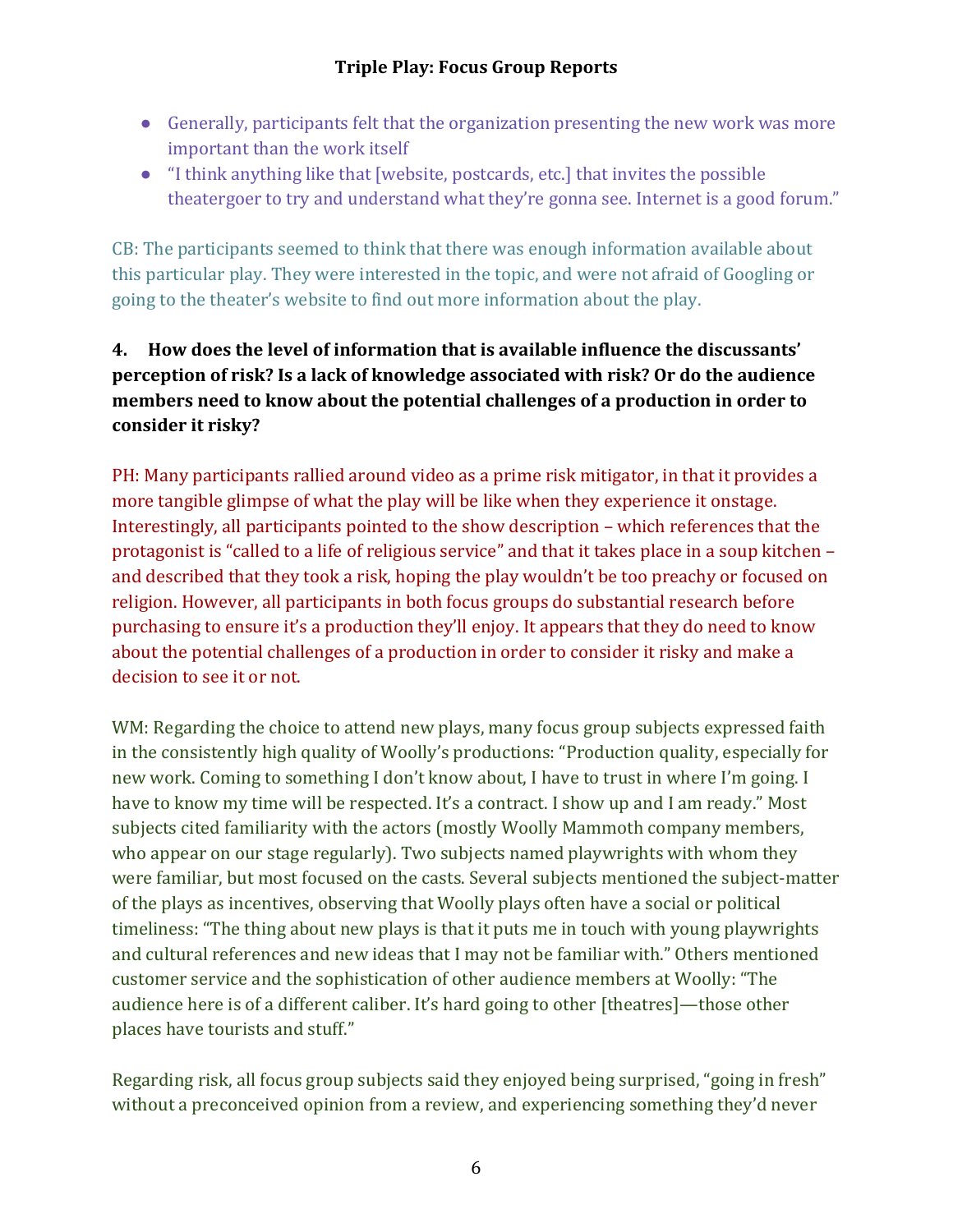seen before. Most subjects also attend the Shakespeare Theatre, and this provided a useful foil: many enjoy seeing a new director's variation on a familiar classic, although some said they've seen plays such as *Hamlet* too many times already. "I am pulled to new plays because you can walk out afterwards and there is something to say other than, 'gee, those costumes were so good!' There is a conversation you can have with someone you go with, or just in general. If there's a message and if the writing is good, then it stays with you for days after and it really resonates. I like to see plays with other people knowing that we can talk about it after: 'what did you think of this? I didn't understand that.' It will stick." 

AS: Almost all of the participants seemed initially unfazed by the idea of seeing a new play being risky. But further discussion led to a few exceptions: one-actor shows ("because if you don't like the performer, you're stuck with them") and shows where the play is directed by the playwright ("If something happens and the play is going in the wrong direction....if there's no one to tell him something's going in the wrong direction, it might not work. You don't want someone to be too zoned in on their work."). One participant prefers a show with clean language, especially if he's attending with his (adult) children.

One couple felt strongly about not seeing shows that are emotionally draining. They cited previous seasons' *The Velocity of Autumn* and *The Quality of Life* which dealt with aging and euthanasia. As older people, they don't want to be reminded of the challenges they are facing in their own lives with their family or friends, or themselves.

When asked if they prefer seeing "classic" plays or new works, all of the older participants  $(50+)$  expressed a preference for new plays. Only the young couple (with an STC employee) cited an interest in seeing classic plays. For them, they feel like there are gaps in their theater knowledge and seeing those classic plays helps to catch them up with their peer groups and with society as a whole. The older participants feel like they've seen the classics enough times that they don't need to revisit them, or that those plays spoke more directly to another time and place. For the older participants, new works about today's issues were of the most interest.

CTG: They did not seem to mind attending a "risky" play, but reading between the lines, I gather that doing so would be easier if they had an outlet in which they could **discuss the play and any questions they may have had about it. Does this mean that these are people who want to be told what the play is about? Maybe, which could be** disappointing. But on the other hand, could it be that they just want to dive deeper and get additional meaning from and about their experience? Probably. And is it wrong to tell people what it's about if they haven't understood the play? The play of course states its own case, but anecdotally, I can say I've witnessed audiences change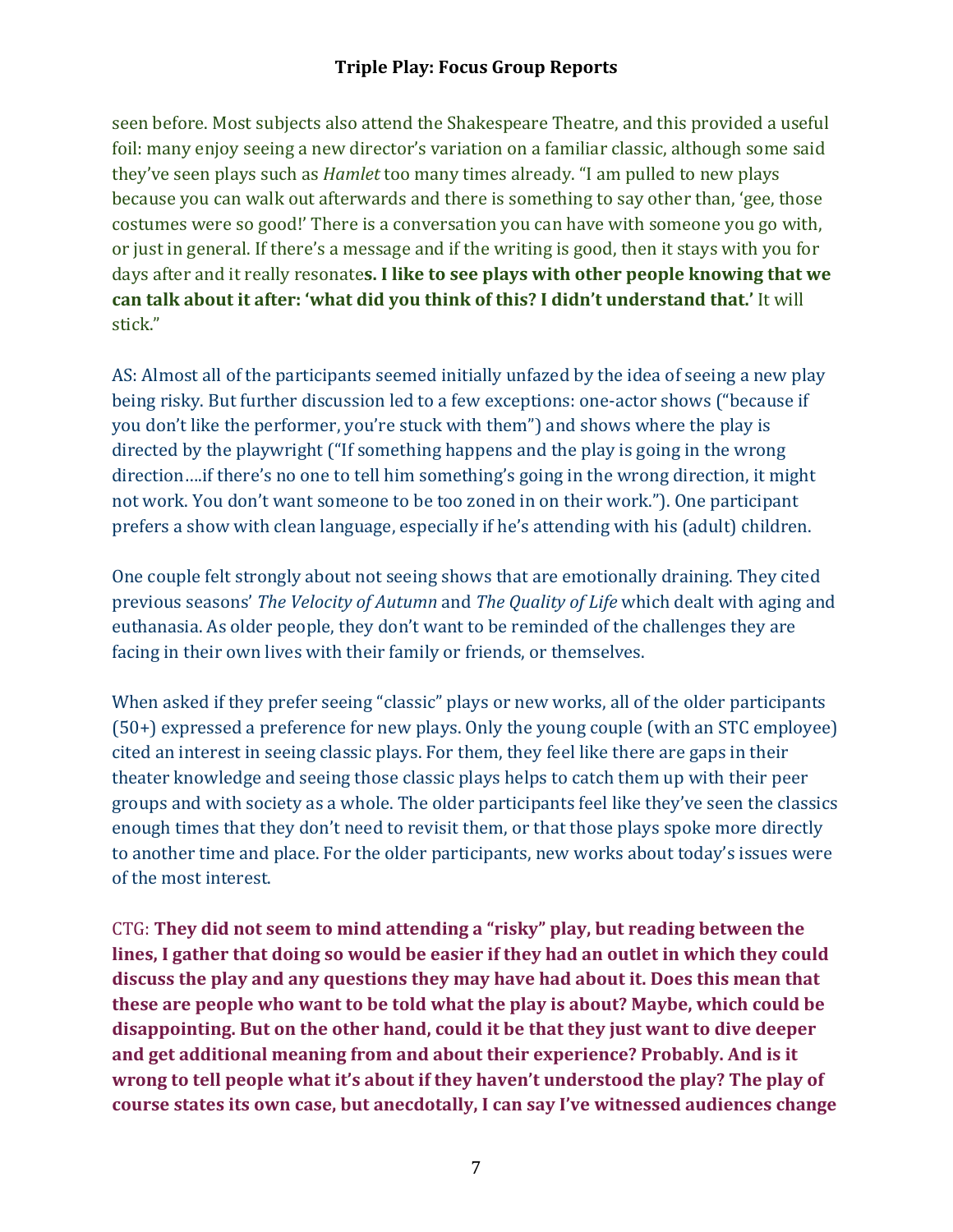### **their minds about a play when they've heard someone express what they thought it was about.**

They also seemed to see going to the theatre and in particular seeing new plays as a civic responsibility. One said she expects movies to be good; she cuts theater much more slack. However, it's also clear that the price point of a theater ticket can determine how much risk they are willing to take on a new play. If a ticket comes at around \$20-30, then they'll go see pretty much anything, even if, as one participant said, "One is dreadful, one okay, one might be really good." If a ticket is expensive, it damn better be worth it; they want to know it's good. 

In short, this group at least is excited to be surprised and to be among the first to see a new piece of theatre, as long as they don't feel they've risked a lot of money on their excursion. Risk or perceived risk doesn't really seem to faze them at all. They do hunger for more engagement around the plays, though, and it seems that access to more stories about the making of the art makes them hungrier for further adventures.

GT: Many people expressed that they didn't feel they were taking much of a risk. A couple people said they trusted the Goodman and its reputation to bring them a good play, and named some other theaters that they trust less. And yet, at the same time, many people in the first focus group (with *Smokefall* ticket-buyers) mentioned being motivated by reviews to see the play, and seemed to indicate that the first thing they do when seeing a play is check the online reviews. One woman said that there is always a risk with new plays, but when ticket prices are reasonable she feels it's not a big risk. (She had tickets to *World,* which is playing in our smaller space with lower ticket prices.) Another woman mentioned that she had heard the play was sad, so she was a little ambivalent about subjecting herself to that. One man said he'd never seen a bad play (implying he wasn't too worried about risk), and a couple people agreed that they hadn't either, and a couple people said that they definitely had seen a bad one. Several people expressed that they felt they often are drawn to newer material (not necessarily world premieres, but contemporary plays as opposed to classics).

PT:

- Really only willing to take risks on new plays at companies they have a good relationship. They are invested in brand loyalty and place trust in institution when choosing new works, production values were listed as a big influence
- Participants felt it is easier to take a risk on a new play Off-Broadway rather than Broadway due to price point
- "I'd look at the first season [of a new theater group]. See how they do. Then sign on if it looked good. But we're full up."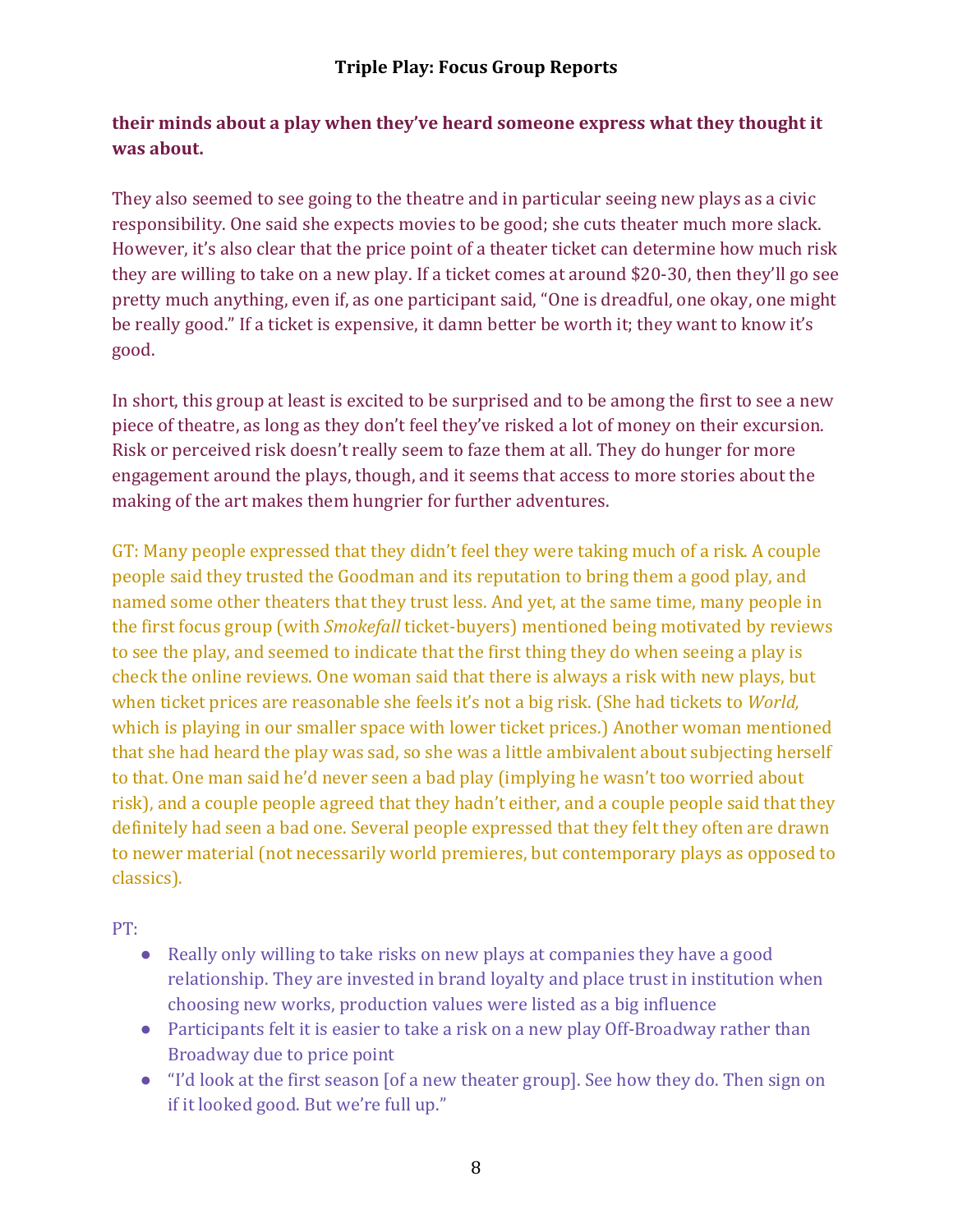CB: This was interesting, because none of the participants seemed to expect that the production was going to be particularly risky until I suggested that it might be. When I proposed that the poetic language, or use of Spanish in the production could be a risk they all considered these issues and said that they were interested in seeing how they played out in the production, but were not deterred by these challenges. One participant said "the question mark, the curiosity is growing as we're talking." In general the group was actually motivated by these challenges. Regarding the use of poetic language one participant said "As far as poetic language, if the poetry's good, I'm gonna enjoy it. We'll just see how it lands." Regarding the use of Spanish, one native Spanish speaker said, "For me, it's great, it's fantastic. It's welcoming. But I don't' think you'll have the same experience. At the same time that they're welcoming that culture, they're limiting the experience of other cultures. Will they be included in the conversation?"

One participant expressed that work that was about a social issue was risky in a different way because there was the potential for the play to be overly didactic and "Retraumatize" ourselves over what is happening."

#### **5.** In what ways do the respondents want to learn about and engage with the **performances they see?**

PH: Many of the participants referenced some modifications of the post-performance discussions, whether in Q&A, moderated, or free form. A few suggested getting someone unaffiliated with the production and not on the artistic staff  $-$  so another playwright, for instance – whose name has cache to come and lead the discussion.

A few also suggested publishing the scripts, which Playwrights Horizons already does for each production. They also got very excited around ideas for digital and online engagement around the play, and not just on traditional social media – they'd love for theaters to host these conversations on their websites or in some other dedicated forum. A couple also mentioned the idea of an algorithm that could predict and recommend future shows based on past attendance. Some were also very intent on seeing more free events - with adult beverages – happen around performances, complete with discussion of the play and interaction with the artists.

WM: This hunger for novelty was balanced by a desire for help interpreting pieces that leave them scratching their heads. None of the subjects worried that a new play might be too esoteric. But they all expressed some interest in hearing insights from the artists that might unlock aspects of a play that they found opaque. Opinions varied about the ideal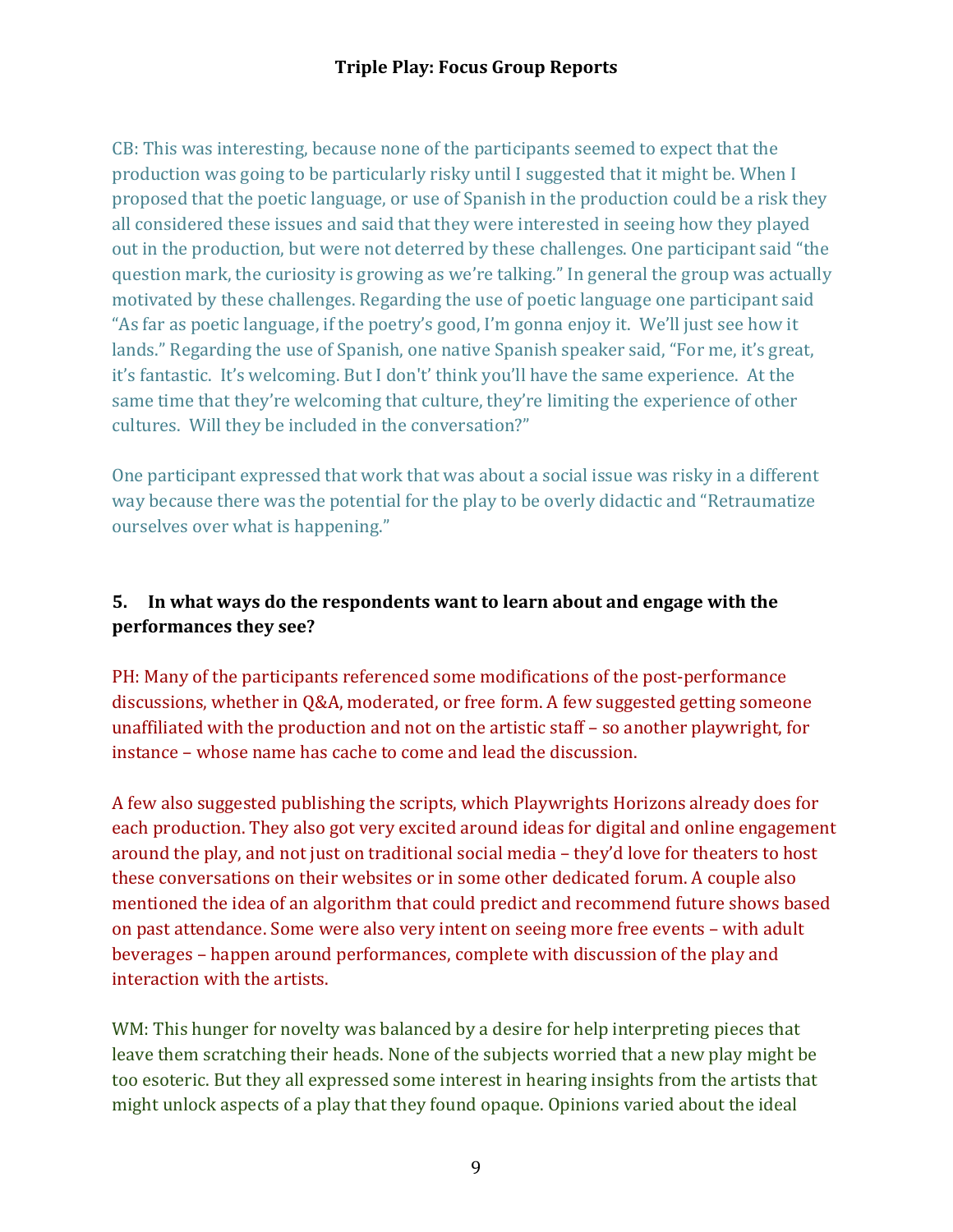format (live vs. online, immediately following a performance vs. another evening). Most expressed interest in speaking with either the director or playwright over a casual drink after seeing the show: "Sometimes I walk out and I don't know what the play was about. I think I am a fairly intelligent person, [but] I don't know where to start interpreting it. I would love to hear the writer and director talking about [their] choices." (It's important to note that the dominant regional theatre producing model makes this challenging, since directors and PWs typically leave town for the next gig after opening night.) "I come here to learn something else. I go open. I tell friends to check everything at the door. You might hate it. It may not be your cup of tea. And that is valid. It's nice afterwards to ask, 'what did it mean to you?' I would love a post-show meetup [with the artists] at the bar next door."

Many subjects were intrigued by an example given by a former New Yorker of an annual event hosted by the Guggenheim Museum in partnership with the Metropolitan Opera. In advance of each opera, subscribers were given access to live discussions at the museum about the productions in development. A few singers would appear in costume and perform excerpts from the music, and the audience had a chance to ask questions about the opera's history and upcoming production. The focus group subjects agreed that such special access to new plays in development might help strengthen their anticipation and understanding. 

AS: A few participants said they like to discuss the show with more than just the people they attended the show with; they want to discuss it with friends who have seen the show as well, or who are going to see the show.

Most people liked the idea of a synopsis that tells them salient things about the plot, the style and the theme of the show. They like accessing these things through the website and having them sent directly to them by email.

CTG: They are also hungry for more opportunities to converse about the play—preferably with one of the generative artists but also with anyone knowledgeable about the play and its creative team. They seemed excited by the idea of having additional materials (a printed informational sheet in the lobby, a postplay email with links to interesting and relevant articles, links to a podcast with someone from the creative team) provided to them after they'd seen the show. ...

They particularly want to hear from the playwright and/or the director. We heard variants of "Why'd she write it and why does she think it's important?" There was talk of that kind of information being akin to the extras on a DVD. But one also said that the information also doesn't have to be entirely revelatory; she'd be happy just to read fun and interesting tidbits.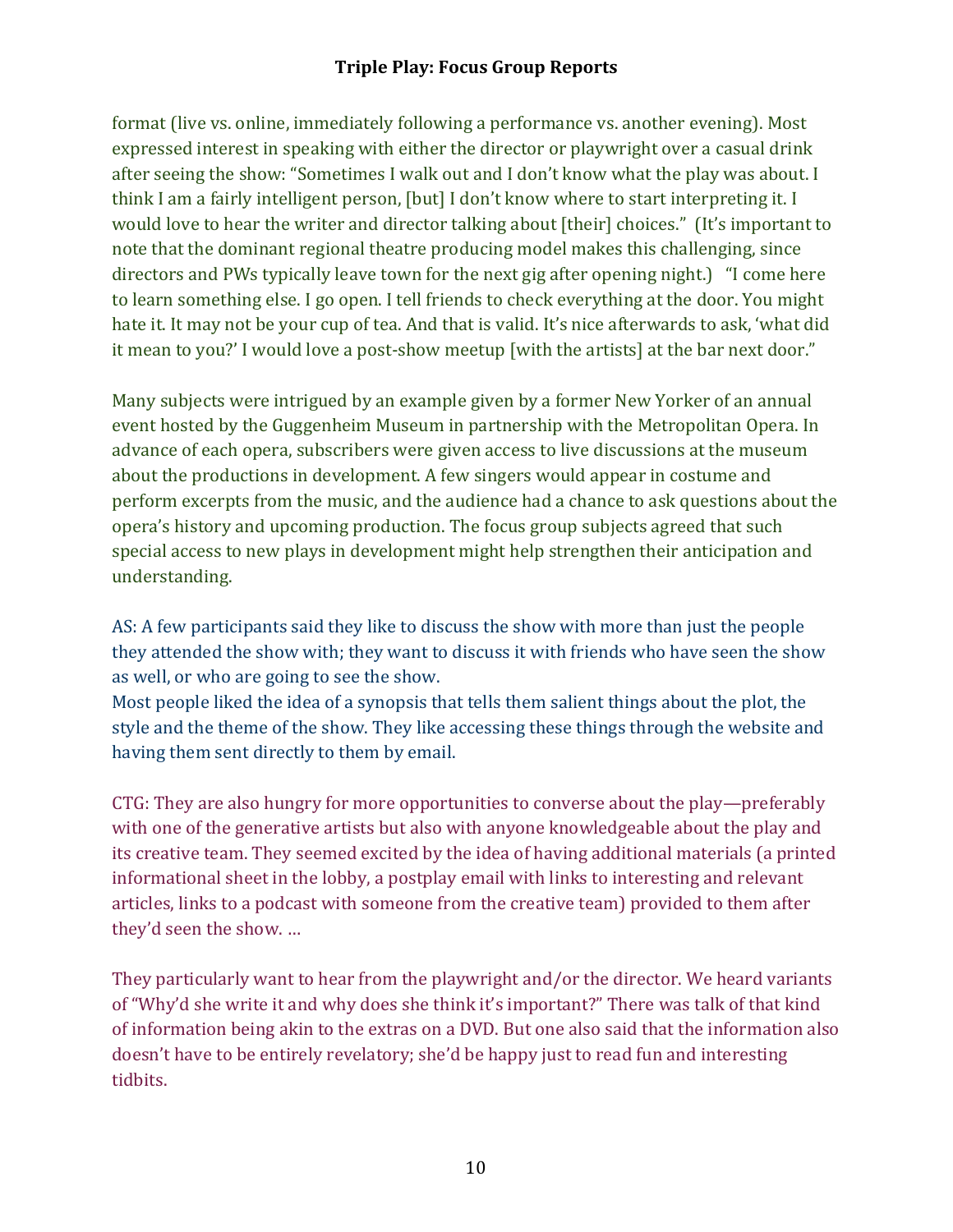On the whole, I was surprised at how uninterested they seemed to be in receiving information to help them in making their purchase decision. A gut feeling or just a reaction from a piece of marketing or from an ad seemed enough to get them to purchase a ticket. To be sure, there were some key words in the description (in the case of *Marjorie Prime* at the Taper, the fact that it was futuristic, that the topic of memory and loss of memory was mentioned) which helped them make a decision, but they all seem to long for opportunities to dive more deeply into their experiences once the purchase has been made.

One suggestion they made seems like a no-brainer to me: that instead of placing a marketing graphic into our program advertising the next show in our season, we should insert a short article about the next show (e.g., a short q&a with its playwright or director, a fun fact about the play, etc.). They all agreed that that sort of **information would make it likelier they would consider buying a ticket to the** subsequent production.

GT: Answers to this question were all over the map. They included: discussions with playwrights, trailer videos and interviews with artists on Facebook, wanting more info about the play to be on the printable tickets. One woman says she always reads OnStage, our magazine for patrons that gives contextual info. Some enjoy post show discussions; others want an experience in which the theater staff/artists are doing all the talking so that they don't have to listen to random audience comments. Several people mentioned that they don't like to know too much before a performance and purposely avoid engagement, but might feel compelled to research it afterwards.

PT: 

- Participants were interested in the evolutionary process of a work from workshop to main stage (Public Lab)
- Read synopsis ahead of time, would like more info on the actors prior to the performance.
- "Used to try to read the script before I saw it. But now, I sorta like going to it fresh. I like going to something fresh. There's a validity in that. I like seeing it before it's reviewed."
- Most reflected that they like to take the Playbill home and read afterward.

CB: One of the respondents said that they were interested in going to early stages of the development of a new work if they already knew a playwright's work. If however, they were being introduced to a new playwright they were more inclined to see the work after it had been developed further.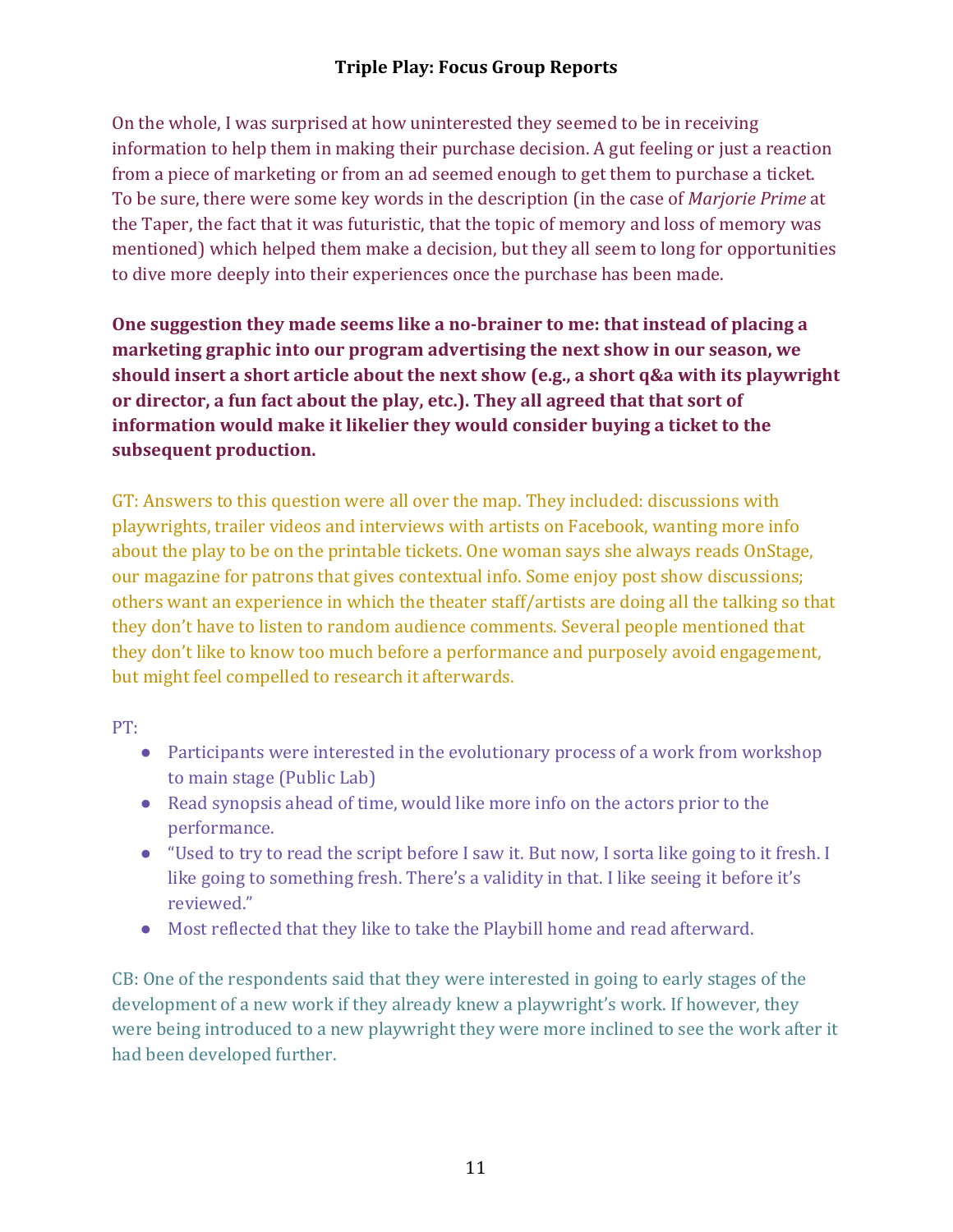Cutting Ball sends out a "3 Things to Look for" email the day before a patron sees a performance. This is intended to help the patron prepare for the performance and to encourage them to observe ideas in the performance that operate outside of the narrative. Two of the participants spent their time prior to coming to the focus group reading this email and talking about and observing the neighborhood the theater was in (this was one of the 3 things to look for).

One of the participants expressed that he often preferred to go into a performance knowing nothing. He said, "I really love surprise. I really do. Depending how I feel. If I feel that it"s too complex or something, sometimes I do my homework. But sometimes I throw myself to the \_\_\_\_, and see what happens."

# **6.** How do the focus group participants envision the playwright's role within the **theatre or within their theatregoing experience?** What sort of access do they want to **playwrights?**

PH: Nearly all participants honed in on wanting to know more about what in the playwright's life would inspire a given production. They'd be happy to see this done in the manner of a pre-recorded interview or a live discussion around a given set of performances. Many also hoped more access to the playwright would open up the production process and lend more behind-the-scenes insight there, too.

AS: Pretty much everyone agreed that access to the playwright and director was very exciting, either as a pre- or post-show experience. Many cited having attended post-show discussions before. A few seemed unaware that such an opportunity could actually exist. Similarly, people seemed very excited by the idea of getting to see a promotional video letting them know what the show was about or allowing them to see an interview with someone from the creative team. **Most seemed unaware that these types of videos already exist and are available on our website (and are sent to them via email, posted in the lobby and on social media).** 

GT: Most said that they would like to interact with playwrights in some way. Several people agreed that it would be thrilling to know that the playwright would be in the theatre on the same night they are. Others said their ideal post show discussion would involve the playwright. Some said they would like to interact more personally with the playwright— "over drinks." One woman said she'd like a  $Q$  and  $A$  not just about the play, but about the playwright's life and choice to become a playwright, since it's a very different life choice from most people she knows. Another person, who teaches college, said that her students could benefit from meeting playwrights because many of them are interested in the arts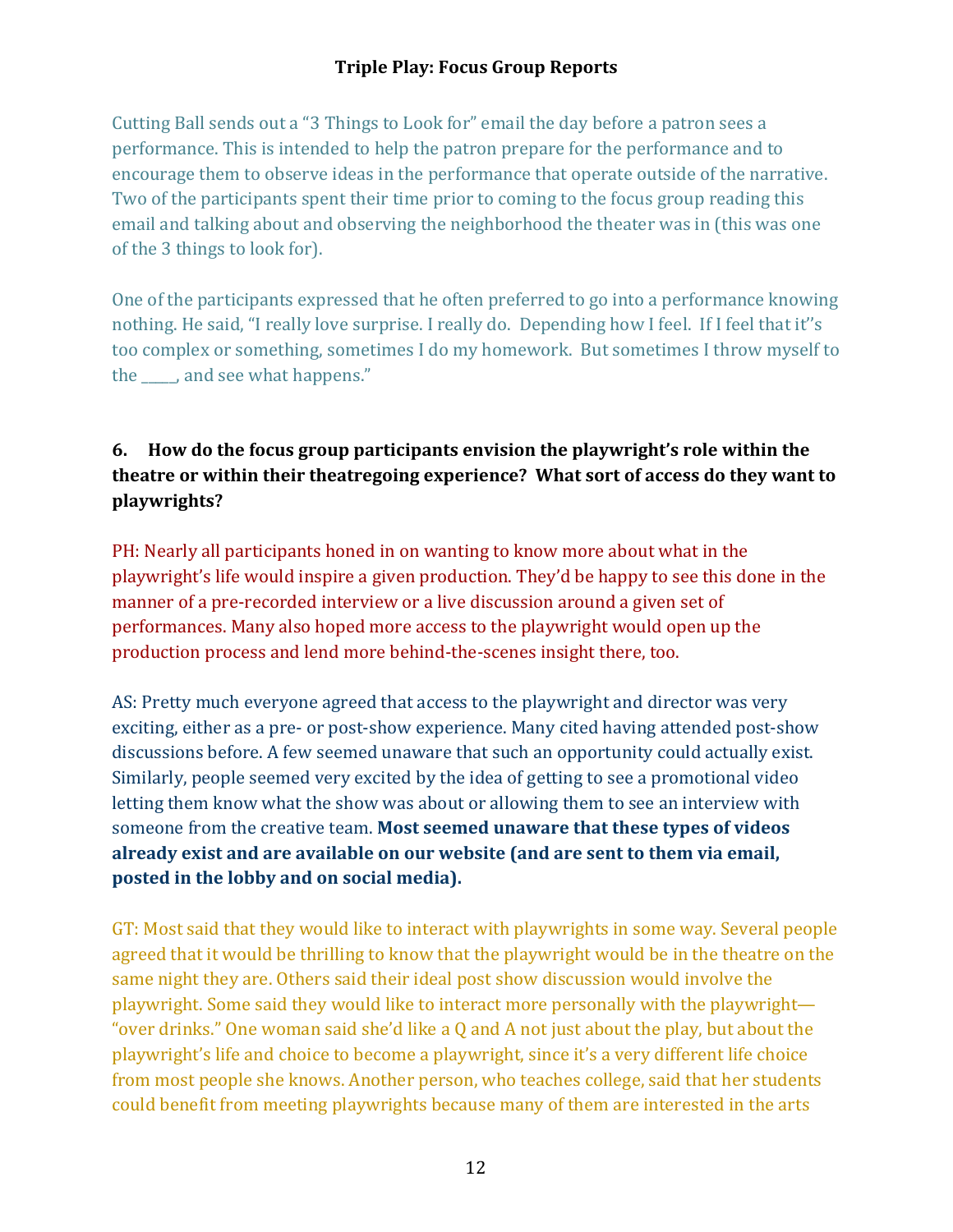but have no idea how to carve a life path within the arts, and a playwright could give them insights. One woman brought up the question of how to interact with a playwright if she didn't enjoy the play? She questioned whether it was okay to tell them that, or not.

A woman expressed her hesitation to attend events with the playwright/director (namely, the Goodman's Artist Encounter series) because she would feel like a "groupie." A man said he is hesitant to come to smaller events unless he has a friend to go with him, because it makes him feel anxious. He does not feel nervous attending theatre alone because it is a bigger crowd, so he can just blend in.

PT: 

- Participants felt new works benefited from the presence of the playwright in and around the theater – **audience access to this individual could be beneficial in** creating a relationship that transcends the singular work
- $\bullet$  Interested in the option of having talk backs with the artists not as interested in preshow activities
- "Fun but not necessary. Once in a while would want to ask, What were you thinking?"
- "The works speaks or doesn't for itself. It's not part of my experience to engage the playwright."

CB: One participant said, "I love learning about a playwright's process." She also said she wished there were more opportunities to read new plays before seeing them. Several participants said they were interested in what the playwright was trying to accomplish as an artist. They wanted to know what they were trying to do with the work. Another participant said he would value an opportunity to "continue having that conversation about a piece later....You have a chance to really contemplate it, and see how it impacts you. It can be a day later, a week later, a gathering. I think that for me that would be really interesting."

Regarding the benefits of having more interaction with playwrights one participant summarized the thoughts of the group when they suggested, "If I decided I wasn't that impressed with whatever my interaction was with a person, I might not go see their work. But I think mostly I'd be inclined to want to support them and become interested in whatever ideas they were working on. I'd think that is a cool idea and I'd like to see it realized. Making some kind of personal connection draws me in."

# **7.** Have these interviews changed the way you think about your audiences for new **plays in any way? How so?**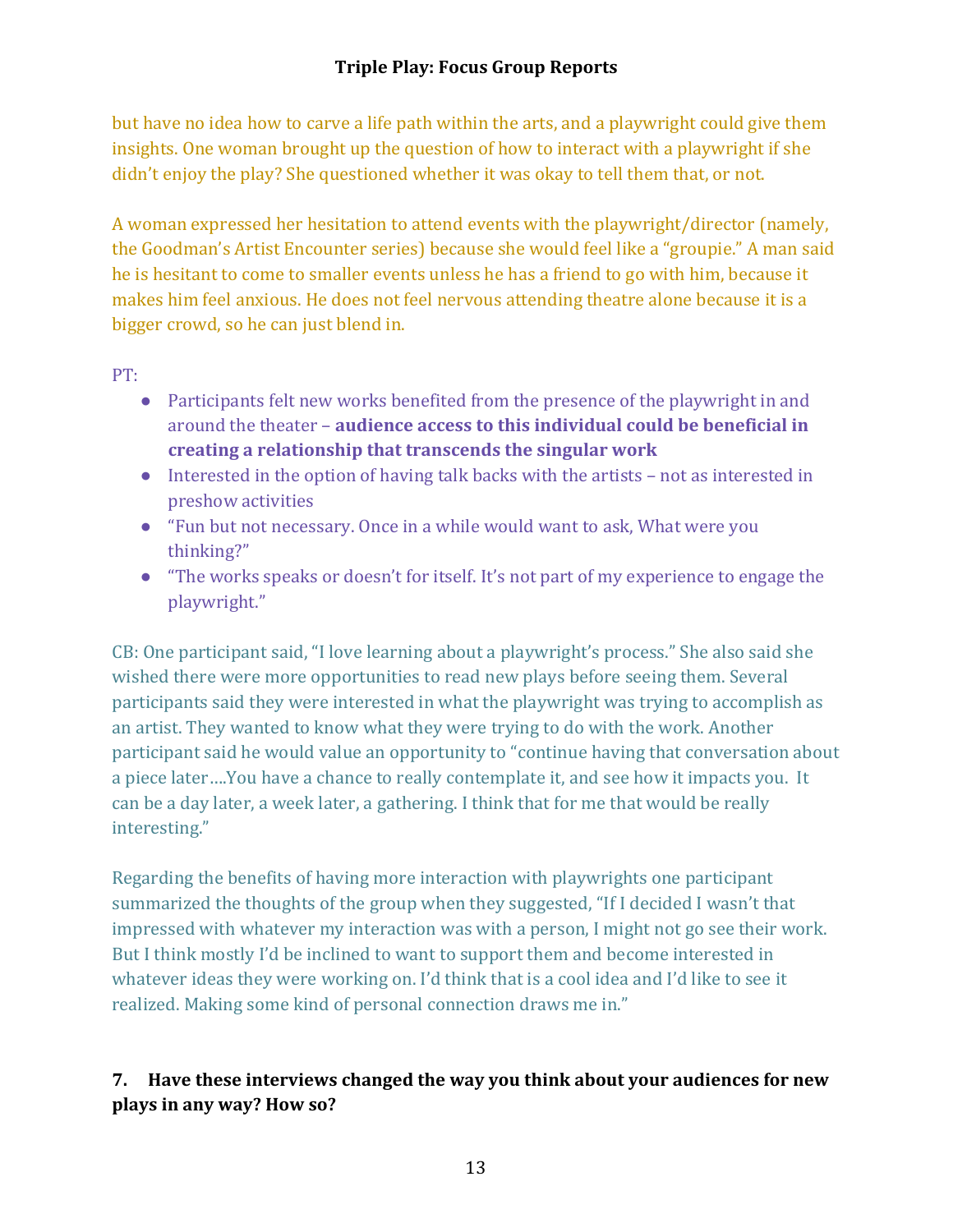PH: No…and yes. We've always believed that audiences for new plays are smart, curious, rigorous theatergoers who have varied tastes. They bring their commitment to a new level just by participating in this study. We aren't surprised that they are hungry for engagement. What does surprise us is that so much of what they desire with regards to engagement – and especially with playwrights – are things we already do. So now we must strive to better trumpet these events and happenings in our marketing.

AS: Not exclusively in terms of new work, but in general, I have a strong sense that we probably can't show the audience too much. Recently there have been instances at Arena of certain images of specific moments in the show deemed "not to be shared" in advance because we don't want to "spoil" the moment for the audience. I think that mindset may be misguided. I wouldn't give away a plot twist, but showing the audience what they're going to see probably brings in many more people to attend than it scares people off (or "ruins") the moment"). Audiences want to know what they're getting, and the more we can spell that out for them, I think the better.

I want to add headings to different segments of our marketing materials, be it a postcard or online, that specifically spell out "What it's About" or "Why You Should Go" to help the customers' eyes find the information they most want to see. We probably can't talk down to them too much.

Audiences are hungry for comedy. More than a gripping treatise on some relevant social issue, they want to know they're going to have a good time. If the show is funny, we need to make it absolutely clear that it so.

GT: I was struck by how different their levels of knowledge and experience were, and by how much their tastes differ (ie, loving post show discussions vs hating them). Some people, I think, just buy tickets to "a play" without thinking much about whether it's new or not, because, as one person said, "almost all plays are new to me." So I think whether we are producing a new play or any other play, we have to keep in mind that each audience member has a different relationship and experience level with theatre in general, and make sure we're providing a variety of materials and experiences so that people can pick and choose. While this may have a great deal to do with the two different plays each focus group was seeing (one show was a remount of a critically-lauded production and the other had not yet been reviewed) I was surprised by the extent to which the first group said they relied on reviews to guide their decision-making. And yet I was also surprised to hear how little the second focus group cared about reviews, and was really surprised to see how thoroughly they engaged with the supplemental material Goodman provides around each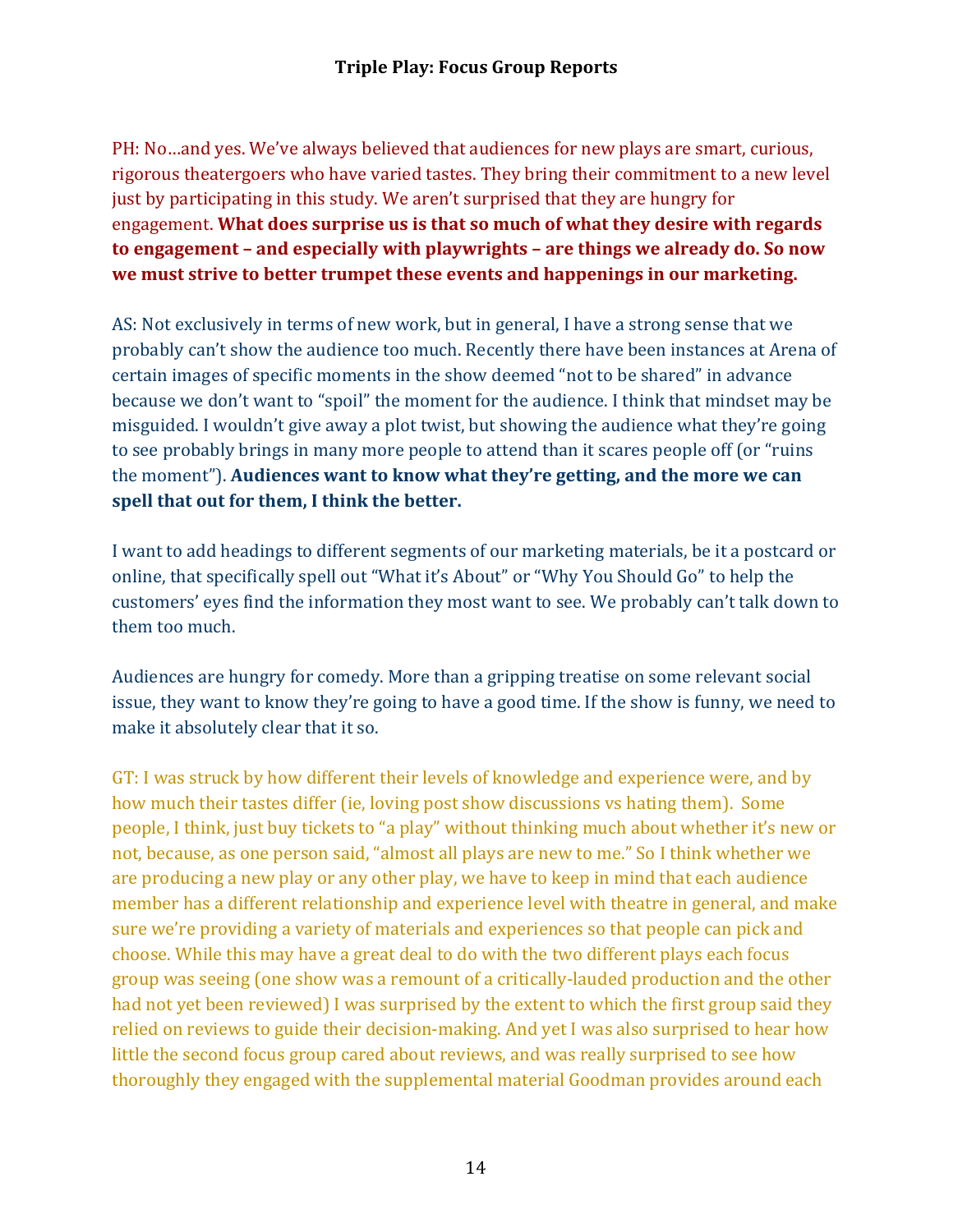play. The contrast between both groups does speak to just **how diverse Goodman's** audience is in terms of how and why they choose to engage with the work on stage.

PT:

- $\bullet$  Interviews gave insight into our audience relationship to our organization and our works
- One of the respondents said, "You forget what you've seen or where you've seen it." I love this response. It's how it should be! That people see so much theater they don't know all they've seen!

CB: One of the things this process made me realize is that our work often attracts a variety of people including those who see a lot of traditional theater, as well as those who are more broadly interested in performance (dance, performance art, multi-media work). Depending on the theatergoer they have different expectations of a performance. I was interested to hear that sometimes the same audience member will choose to do a lot of research on their own about a play, including reading the play itself if available, and then at other times the same person will decide to show up cold to a production. No single play goer wants the same thing all the time.

# **8.** Are there any other significant themes or ideas that emerged over the course of the focus group discussions? Is there anything else you want to share about the **experience?**

WM: After the formal  $Q&A$  discussion, we had a casual conversation with focus group subjects about how they became regular theatregoers. The majority replied that their mothers had taken them to the theatre regularly when they were younger. When asked whether they took their own children to plays, many said that they'd tried. Some said that their young adult sons and daughters were less interested in theatre, or complained that they didn't have the time or money. However, one subject described a theatergoing ritual with her grandchildren in New York: "We see every play, every movie. We eat popcorn for dinner and talk about it all!"

GT: This doesn't have a lot to do with new plays, but I thought it was interesting: one person said that he used to be a subscriber, but he and his wife ended up missing performances and wasting their money. Now, they buy single tickets, which of course cost more per ticket. He was wondering if there could be some kind of reward for single ticket buyers who have bought MANY single tickets. Others nodded their heads in agreement when he mentioned this.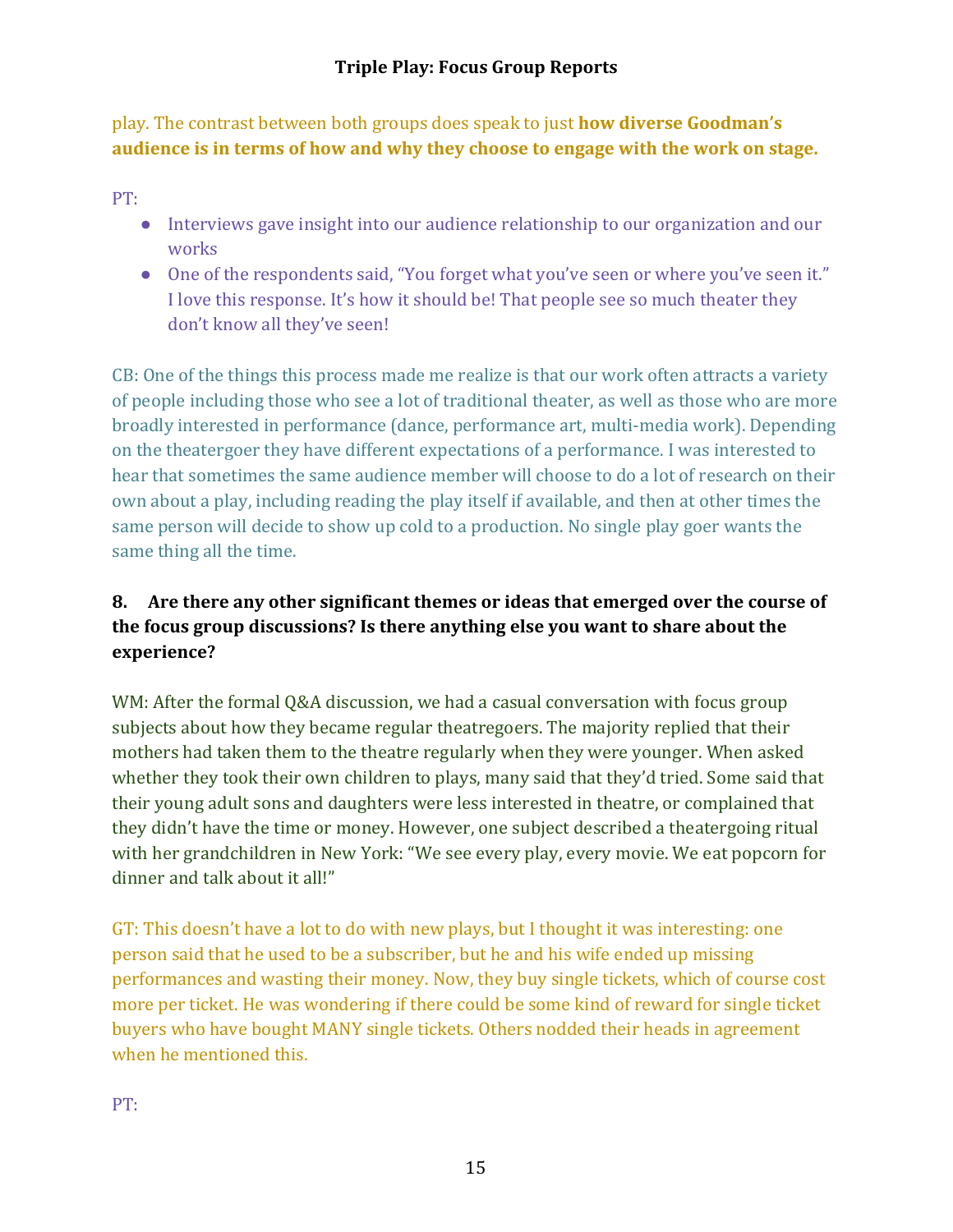- $\bullet$  There was an overwhelming theme of the importance of reputation when considering attending new work – reputation of presenter/organization, director, writer, etc.
- Decisions are based on a love of theater in general first, then in order, the theater company, production values, finally, playwright and subject matter
- Negative  $1^{st}$  experiences can prevent repeat visit to a theater company
- Often decisions are made based less on intellectuality and more just what to do on Saturday
- Group members referred to us as the "original downtown theater" but when asked about their theater going habits, they didn't mention any actual downtown theaters. Most theaters our audiences attend are in midtown or uptown - LCT, Roundabout, Signature, MCC, MTC, Playwrights
- Patrons like the idea of our theater being able to offer stars the chance to do their dream project – as a home to artists, we should do more with stars
- $\bullet$  Having a restaurant in the building is convenient
- Pre-show emails are great and reminders
- $\bullet$  The smaller focus group was not so interested in talkbacks
- The frequency and method of communication was acceptable.

CB: Although being familiar with the artist's work seemed to be the most unifying reason for going to a performance, the participants also stressed that being generally interested in the topic of the production was a second but important determining factor, a participant also said that they had been generally impressed by our theater company's work so the organization's brand and reputation for quality seemed important. Finally, it was helpful that one participant emphasized "dramaturgical articles pull me in. There are more plays than I can see." Similarly several participants said that work that contextualizes the piece, or provides visual cues to what the piece is going to be like is helpful to have in the lobby and also on the website.

# **9.** What one or two insights will you take away from these conversations?

PH: Let's focus on our existing programs and better promoting them to a wider audience before we go about generating completely new ones.

CTG: I myself was surprised by how unfazed they seemed about seeing new plays and how comfortable they were with the possibility that the play might not be for them. Given how small our one focus group was, it's clear that we can't call this a representative sample of our single-ticket purchasers at the Taper. Nonetheless, especially when a ticket was affordable, they were game for anything. I was also surprised by how much focus they placed on the program, how they saw that it had primarily become an advertising and fund